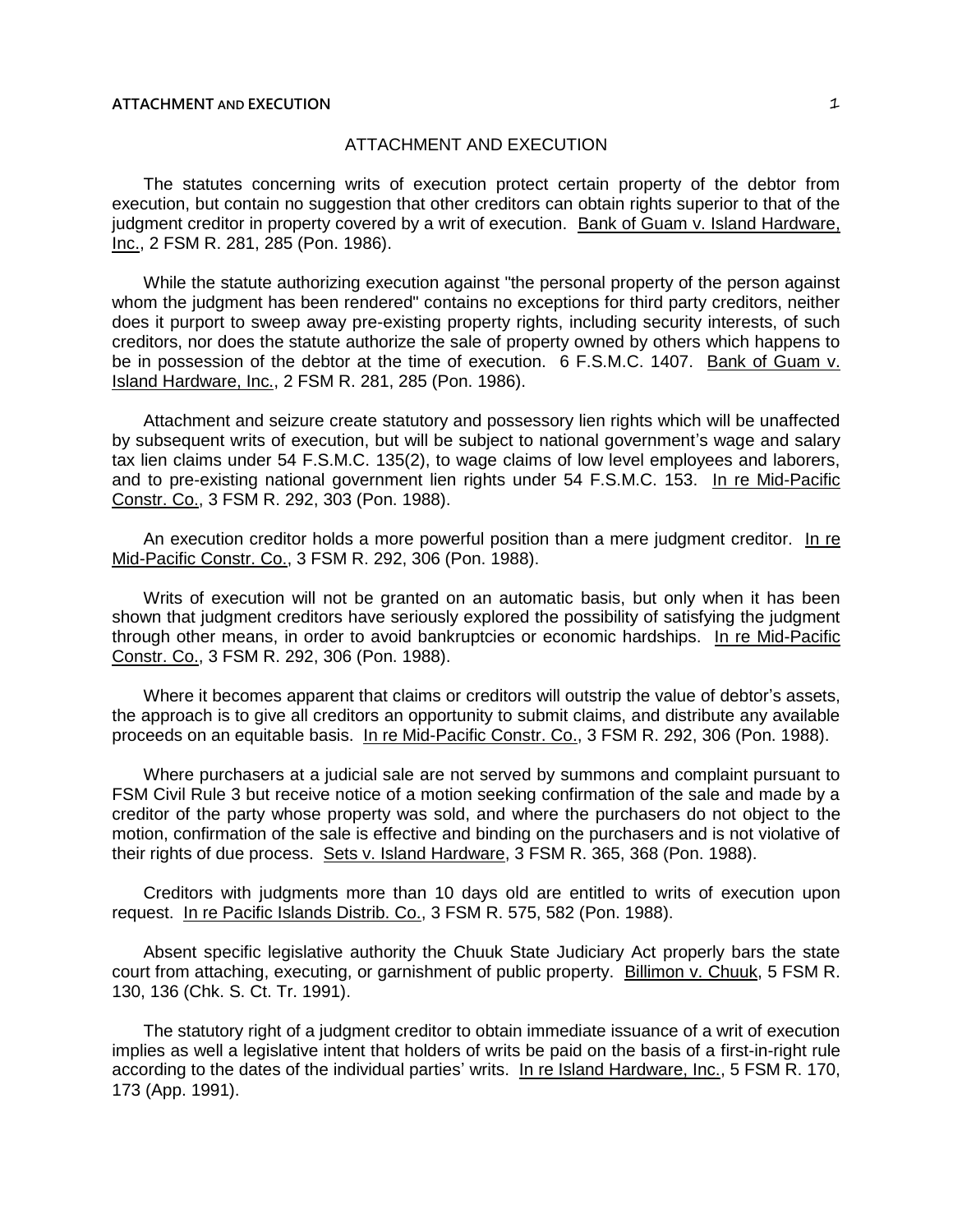Among execution creditors the claims of those whose writs are dated earliest have priority to an insolvent=s assets over those whose writs are dated later. Individual writ-holders are to be paid on the basis of first-in-time, first-in-right rule according to the dates of their writs. Western Sales Trading Co. v. Ponape Federation of Coop. Ass'ns, 6 FSM R. 592, 593 (Pon. 1994).

A writ of attachment is a process by which property is seized and held to satisfy an established debt or prospective judgment and may only issue against the property of a defendant debtor. The property of a third party, to which the debtor has no possessory rights, may not be seized, held, and eventually sold to satisfy the obligations of the debtor. Pan Oceania Maritime Servs. (Guam) Ltd. v. Micronesia Shipping, 7 FSM R. 37, 38 (Pon. 1995).

That a defendant debtor is a shareholder of a corporation that might receive a favorable settlement in the future and might pay a dividend to its shareholders does not entitle creditors to attach that corporation's assets. Pan Oceania Maritime Servs. (Guam) Ltd. v. Micronesia Shipping, 7 FSM R. 37, 39 (Pon. 1995).

A writ of execution may issue without seriously exploring other possible means of satisfying the judgment. House of Travel v. Neth, 7 FSM R. 228, 229 (Pon. 1995).

Execution may be had against a judgment debtor=s non-exempt personal property, not against his interests in land. House of Travel v. Neth, 7 FSM R. 228, 229 (Pon. 1995).

Property may not be taken by the government, even in aid of a judgment, without due process of law. In executing the writ, due process of law may be assured by directing the executing officer to comply strictly with the statutory provisions for levying a writ of execution. House of Travel v. Neth, 7 FSM R. 228, 229-30 (Pon. 1995).

The right to prejudgment seizure must exist by the law of the state in which the action is pending. In the absence of state law, no remedy is available under Rule 64. Bank of Hawaii v. Kolonia Consumer Coop. Ass'n, 7 FSM R. 659, 662 (Pon. 1996).

Under Pohnpei law a court may issue writs of attachment, for special cause shown, supported by a statement under oath. Bank of Hawaii v. Kolonia Consumer Coop. Ass'n, 7 FSM R. 659, 662 (Pon. 1996).

Attachment is an extraordinary, prejudgment remedy, which is purely ancillary to the main suit, has nothing to do with the merits, and is a summary, anticipatory method of impounding defendant=s assets to facilitate collection of the judgment against him, if and when one is obtained. Attachment did not exist at common law, and is created by statute. Bank of Hawaii v. Kolonia Consumer Coop. Ass'n, 7 FSM R. 659, 662 (Pon. 1996).

Statutes authorizing attachment must be construed strictly. In general, attachment is available only in certain kinds of actions and then only upon a showing of special grounds. Bank of Hawaii v. Kolonia Consumer Coop. Ass'n, 7 FSM R. 659, 662 (Pon. 1996).

Under Pohnpei law attachment appears to be available in any suit for collection of money, but not available in judgments affecting land, and the statute requires only that "special cause" be shown for the issuance of a writ of attachment. Bank of Hawaii v. Kolonia Consumer Coop.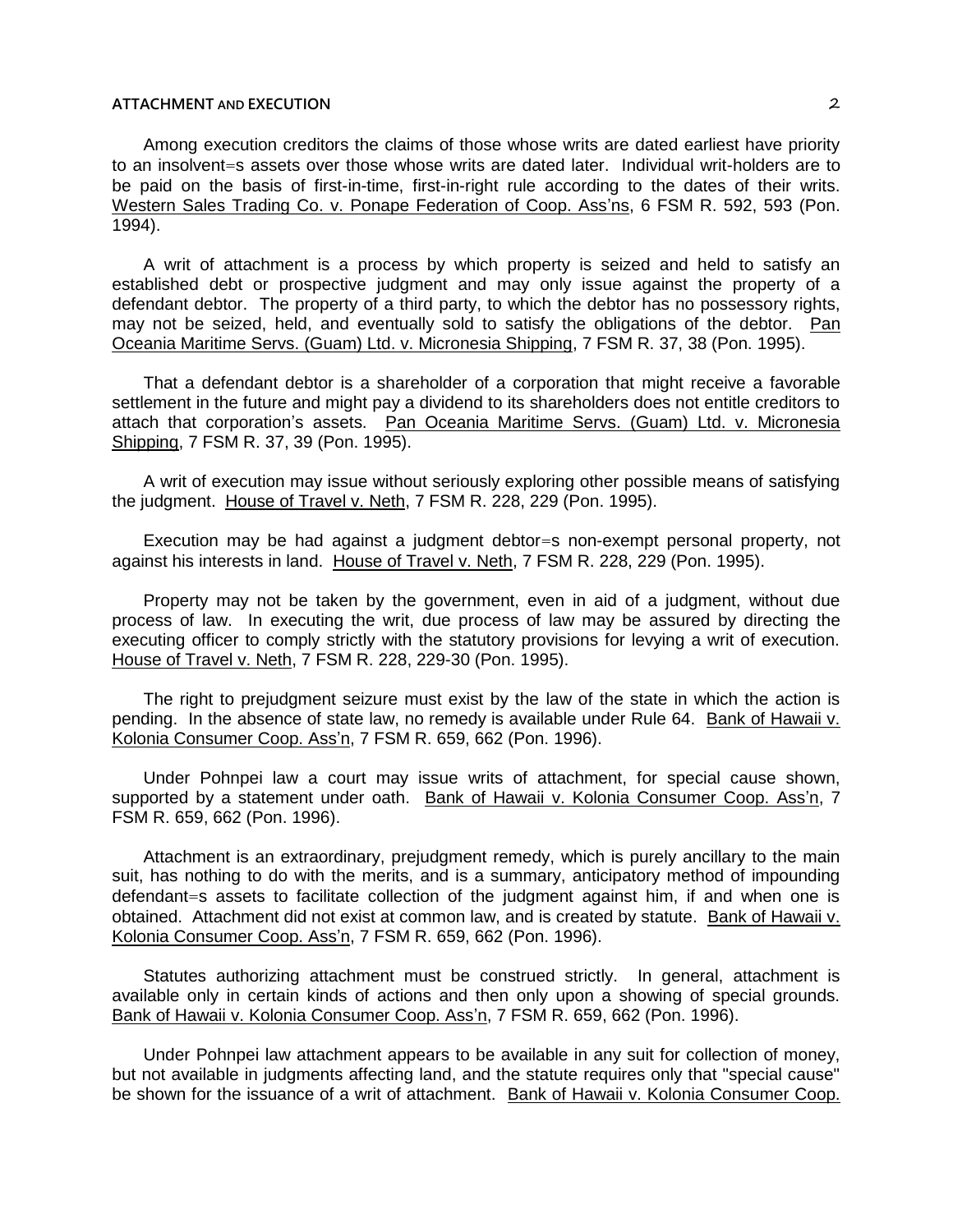Ass=n, 7 FSM R. 659, 662 (Pon. 1996).

The existence of a sale of some of a debtor's assets is not special cause sufficient to grant a request for attachment. Bank of Hawaii v. Kolonia Consumer Coop. Ass=n, 7 FSM R. 659, 663 (Pon. 1996).

Under the Chuuk Constitution, statutory authorization is required as a predicate to expenditure of state funds, and the Chuuk state court does not have the power to issue an execution order against state property. Louis v. Kutta, 8 FSM R. 208, 210 (Chk. 1997).

Process to enforce payment of a money judgment is by writ of execution, in accordance with the practice and procedure of the state in which the court is held, except that an FSM statute governs to the extent it is applicable. Louis v. Kutta, 8 FSM R. 208, 210-11 (Chk. 1997).

A state may not use its own constitution to defeat enforcement of a judgment entered on a civil rights claim brought pursuant to the mandate of the national constitution and statutes. Thus, a state constitutional provision will not prevent a civil rights plaintiff from using national execution procedures to obtain satisfaction of his judgment. Louis v. Kutta, 8 FSM R. 208, 213 (Chk. 1997).

A non-party is deprived of due process of law when a case is started against it without notice or it having been made a party, when an order in aid of judgment has been issued against the non-party without a judgment and a hearing held following notice, and when a writ of execution has been issued against a non-party and without notice or hearing to determine the amount to be executed upon. Bank of Guam v. O'Sonis, 8 FSM R. 301, 304 (Chk. 1998).

A writ of execution issued in violation of statute, against the property of a non-party in a case for which no judgment has been issued and in which the judge should have recused himself is a wrongfully-issued writ. Bank of Guam v. O'Sonis, 8 FSM R. 301, 305 (Chk. 1998).

FSM Civil Rule 70 provides for five different remedies, one of which is a writ of attachment. Garnishment exists in the FSM through judicial interpretation of the FSM attachment statute, 6 F.S.M.C. 1405(2), and because attachment is an available remedy under Rule 70, it follows that garnishment is also. Louis v. Kutta, 8 FSM R. 312, 314 n.1 (Chk. 1998).

Chuuk state courts have the power to issue all writs for equitable and legal relief, except the power of attachment, execution and garnishment of public property. Kama v. Chuuk, 9 FSM R. 496, 497 (Chk. S. Ct. Tr. 1999).

The only purpose of statutes authorizing orders in aid of judgment is to force the payment of a judgment and to provide means to collect a money judgment, which is the same as proceedings for attachment, garnishment or execution. Kama v. Chuuk, 9 FSM R. 496, 498 (Chk. S. Ct. Tr. 1999).

The Trust Territory Code provisions for orders in aid of judgment are not available as against Chuuk because, when it barred the courts' power of attachment, execution and garnishment of public property, the clear legislative intent was to supersede or repeal all provisions of the Trust Territory Code, Title 8 insofar as they allowed seizure of Chuuk state property. Kama v. Chuuk, 9 FSM R. 496, 498 (Chk. S. Ct. Tr. 1999).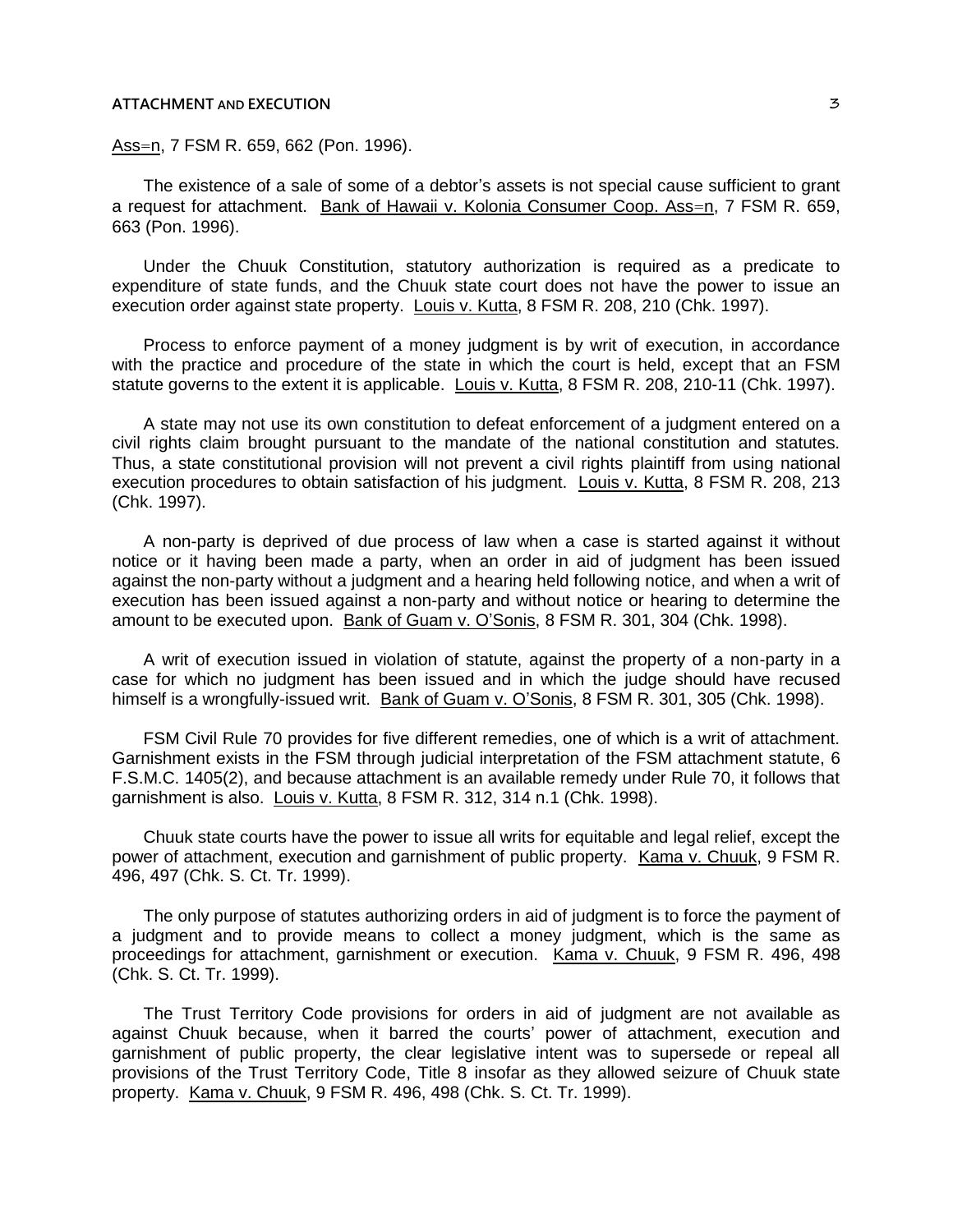Historically, orders in aid of judgment and orders in aid of execution serve the same purpose and the terms are used interchangeably. Their purpose is to provide a means of discovery to inquire into the assets and ability of a judgment debtor to pay a judgment. Kama v. Chuuk, 9 FSM R. 496, 498 (Chk. S. Ct. Tr. 1999).

Proceedings in aid of a judgment are supplementary proceedings to enforce a judgment, the same as attachment, execution and garnishment, and as against Chuuk State public property, are prohibited by ' 4 of the Chuuk Judiciary Act. Kama v. Chuuk, 9 FSM R. 496, 498 (Chk. S. Ct. Tr. 1999).

There is no provision in FSM law that makes a judgment dormant or that extinguishes a judgment-creditor's right to execution before the twenty-year statute of limitations has run. A dormant judgment is one upon which the statute of limitations has not yet run but which, because of lapse of time during which no enforcement action has been taken, may not be enforced unless certain steps are taken by the judgment holder to revive the judgment. Walter v. Chuuk, 10 FSM R. 312, 316 (Chk. 2001).

Although under FSM law once an application for an order in aid of judgment has been filed no writ of execution may issue except under an order in aid of judgment or by special order of the court, it is uncertain what effect, if any, this (or the Chuuk state law prohibiting attachment, execution, or garnishment of Chuuk public property) would have on courts in jurisdictions outside the Federated States of Micronesia. Walter v. Chuuk, 10 FSM R. 312, 317 (Chk. 2001).

The attempt to execute a judgment on the judgment debtor's bank accounts constitutes a garnishment, since it is a debt owed by a third party to the judgment debtor. This remedy is recognized in the FSM, and should go forward as a separate proceeding. The writ of execution will issue upon the court's receipt of a simplified form of writ that conforms with 6 F.S.M.C. 1407. Amayo v. MJ Co., 10 FSM R. 371, 386 (Pon. 2001).

In the usual case, a full supersedeas bond is required in order to stay execution of a judgment. The bond's amount is calculated to include the judgment's whole amount, costs on appeal, interest, and damages for delay. Courts in the exercise of their discretion have permitted a form of security other than a bond so long as that security is adequate and the judgment creditor's recovery is not at risk. Amayo v. MJ Co., 10 FSM R. 427, 429 (Pon. 2001).

In the absence of a supersedeas bond, a judgment creditor generally has, within specified statutory limits, a right to a writ of execution upon entry of judgment. Amayo v. MJ Co., 10 FSM R. 433, 434 (Pon. 2001).

Section 4 of the Chuuk Judiciary Act of 1990 denies courts the power of attachment, execution and garnishment of public property. Thus, a court may issue an order in aid of judgment addressed to the state, but is barred from issuing any order in aid of judgment that acts as an attachment, execution and garnishment of public property. Kama v. Chuuk, 10 FSM R. 593, 600 (Chk. S. Ct. App. 2002).

When the appellant has yet to offer a supersedeas bond, and the court has yet to approve the bond, the stay has yet to become effective. Until such time as the appellant offers a supersedeas bond acceptable to the court, there is no stay in effect, and the plaintiff is free to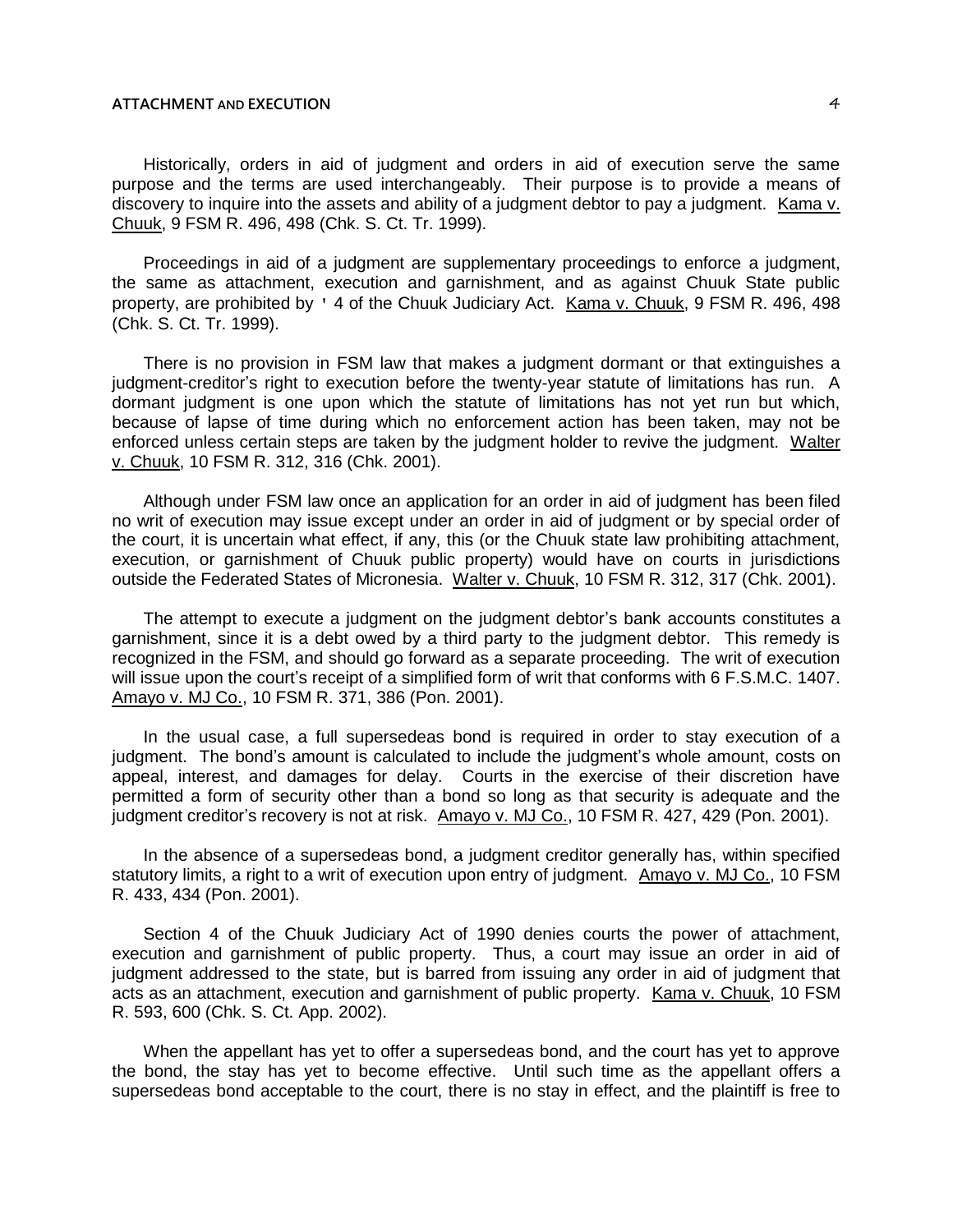execute on the judgment. Konman v. Esa, 11 FSM R. 291, 296 (Chk. S. Ct. Tr. 2002).

When a bank's chattel mortgage purchase money liens are not enforceable against third parties who have had no notice of them and are therefore not enforceable against and do not have priority over an execution lien, even if the bank were permitted to intervene, it could not prevail. Since that is so, the bank does not have an interest in the litigation that would be impaired if it were not allowed to intervene and therefore does not satisfy the elements required to intervene of right. UNK Wholesale, Inc. v. Robinson, 11 FSM R. 361, 365-66 (Chk. 2003).

A judgment holder is entitled to a writ of execution. UNK Wholesale, Inc. v. Robinson, 11 FSM R. 361, 366 (Chk. 2003).

Social Security benefits are not subject to execution, attachment, or garnishment and are not assignable except as provided in the FSM Social Security Act. Rodriguez v. Bank of the FSM, 11 FSM R. 367, 377 (App. 2003).

Both execution and attachment are legal processes carried out by writ. Likewise, garnishment is carried out by writ. Rodriguez v. Bank of the FSM, 11 FSM R. 367, 378 (App. 2003).

The current practice that where a judgment creditor who holds a national court judgment wants national police officers to execute on the judgment, he must bear the transportation and per diem costs of bringing national police personnel to Yap to execute on the writ since Yap has no resident national law enforcement officer. While this involves substantial up-front costs to the judgment creditor, those costs are recoverable from the judgment debtor under 6 F.S.M.C. 1408. Parkinson v. Island Dev. Co., 11 FSM R. 451, 453 (Yap 2003).

The court is reluctant to opine on 6 F.S.M.C. 1408's constitutionality when the judgment creditor has an enforcement remedy, if not an ideal one, notwithstanding any constitutional adjudication which this court might render on the division of powers issue that Yap raised regarding a writ of execution directed to the Yap chief of police. Parkinson v. Island Dev. Co., 11 FSM R. 451, 453 (Yap 2003).

When the judgment creditor has an execution remedy apart from a writ of execution directed to the state police, the court is reluctant to unnecessarily consider the constitutional issue raised when doing so could be viewed in any light as hampering voluntary cooperation between state and national law enforcement as a matter of comity, an important concern given the geographical configuration of our country and the limited law enforcement resources of both the state and national governments. Parkinson v. Island Dev. Co., 11 FSM R. 451, 453 (Yap 2003).

When the judgment creditor has made the necessary arrangements through the FSM Department of Justice to bring national police officers to Yap, he should so advise the court which will then issue the writ of execution designating the appropriate individuals. Parkinson v. Island Dev. Co., 11 FSM R. 451, 453-54 (Yap 2003).

Among judgment creditors, those with a writ of execution have priority over those who do not. In re Engichy, 11 FSM R. 520, 527 (Chk. 2003).

One reason writ-holders are granted a higher priority is that the judgment creditor who has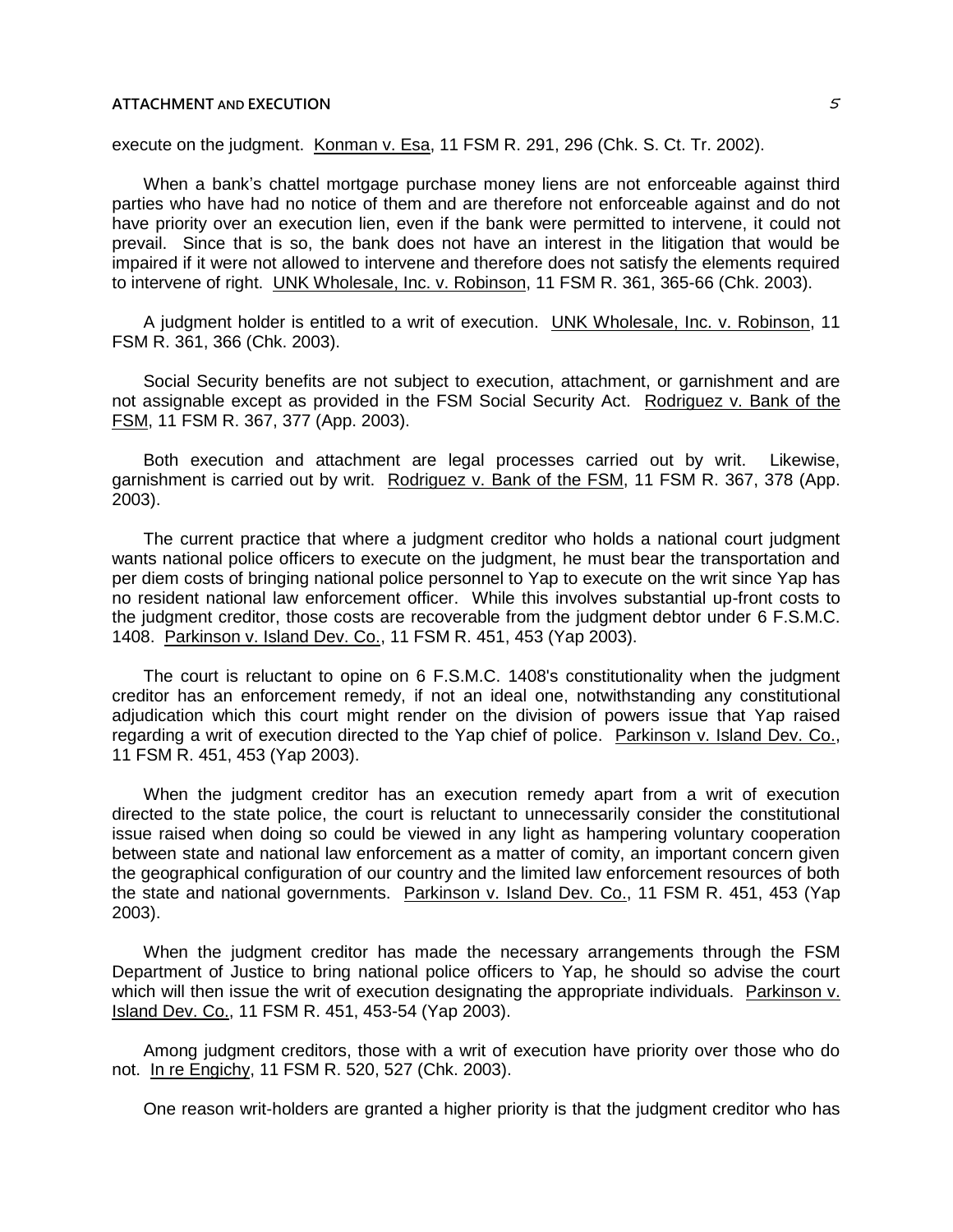taken the effort and exhibited the diligence to move to the status of execution creditor deserves to be treated differently on that basis. In re Engichy, 11 FSM R. 520, 527 (Chk. 2003).

A judgment-creditor's right to the issuance of a writ of execution is provided for by statute, as is the right to obtain an order in aid of judgment. In re Engichy, 11 FSM R. 520, 527 (Chk. 2003).

By statute, a party recovering a civil judgment for money is entitled to a prompt, immediate issuance of a writ of execution. In re Engichy, 11 FSM R. 520, 527 (Chk. 2003).

The court's procedural rules stay a writ of execution's issuance until ten days after entry of judgment. The purpose behind this automatic ten-day stay is to permit a judgment-debtor to determine what course of action to follow. In re Engichy, 11 FSM R. 520, 527 (Chk. 2003).

Because of the automatic ten-day stay on the issuance of a writ of execution, a money judgment, upon entry of judgment, is final for the purposes of appeal, even though it is not yet final for the purposes of execution. In re Engichy, 11 FSM R. 520, 528 (Chk. 2003).

An FSM judgment-debtor can, if he so chooses, prevent the issuance of a writ of execution because any party, either the judgment-creditor or the judgment-debtor may apply for an order in aid of judgment and once a party has applied for an order in aid of judgment, the judgmentcreditor is statutorily barred from obtaining a writ of execution except as part of an order in aid of judgment or by special order of the court for cause shown. In re Engichy, 11 FSM R. 520, 528 (Chk. 2003).

A judgment-creditor who has obtained an order in aid of judgment should be accorded the same status as a judgment creditor who has obtained a writ of execution because both methods of enforcing a money judgment are provided for by statute and both methods show that the judgment creditor has taken the effort and exhibited diligence greater than that of a mere judgment-creditor. In re Engichy, 11 FSM R. 520, 528 (Chk. 2003).

A judgment-creditor's statutory right to obtain immediate issuance of a writ of execution implies as well a legislative intent that holders of writs be paid on the basis of a first-in-time, firstin-right rule according to the dates of each party's writ. In re Engichy, 11 FSM R. 520, 528 (Chk. 2003).

Judgment-creditors with execution creditor status are to be paid on the basis of a first-intime, first-in-right rule according to the dates of the individual parties' writs. The pro rata payment basis is the rule for unsecured judgment-creditors who do not hold execution creditor status or a statutory lien priority. Because holders of orders in aid of judgment are accorded the status of execution creditors, those judgment-creditors will be paid in order according to the date of either their first writ of execution or their first order in aid of judgment. In re Engichy, 11 FSM R. 520, 528-29 (Chk. 2003).

If a judgment-creditor were to attempt to execute against a piece of land for which there was a certificate of title and that certificate showed an outstanding mortgage on the land, or if there was no certificate of title for the land but a mortgage had been duly and properly recorded at the Land Commission so that anyone searching the records there should necessarily find it, then that would be a security interest that was not a secret lien and therefore valid against third parties. In re Engichy, 11 FSM R. 520, 530 (Chk. 2003).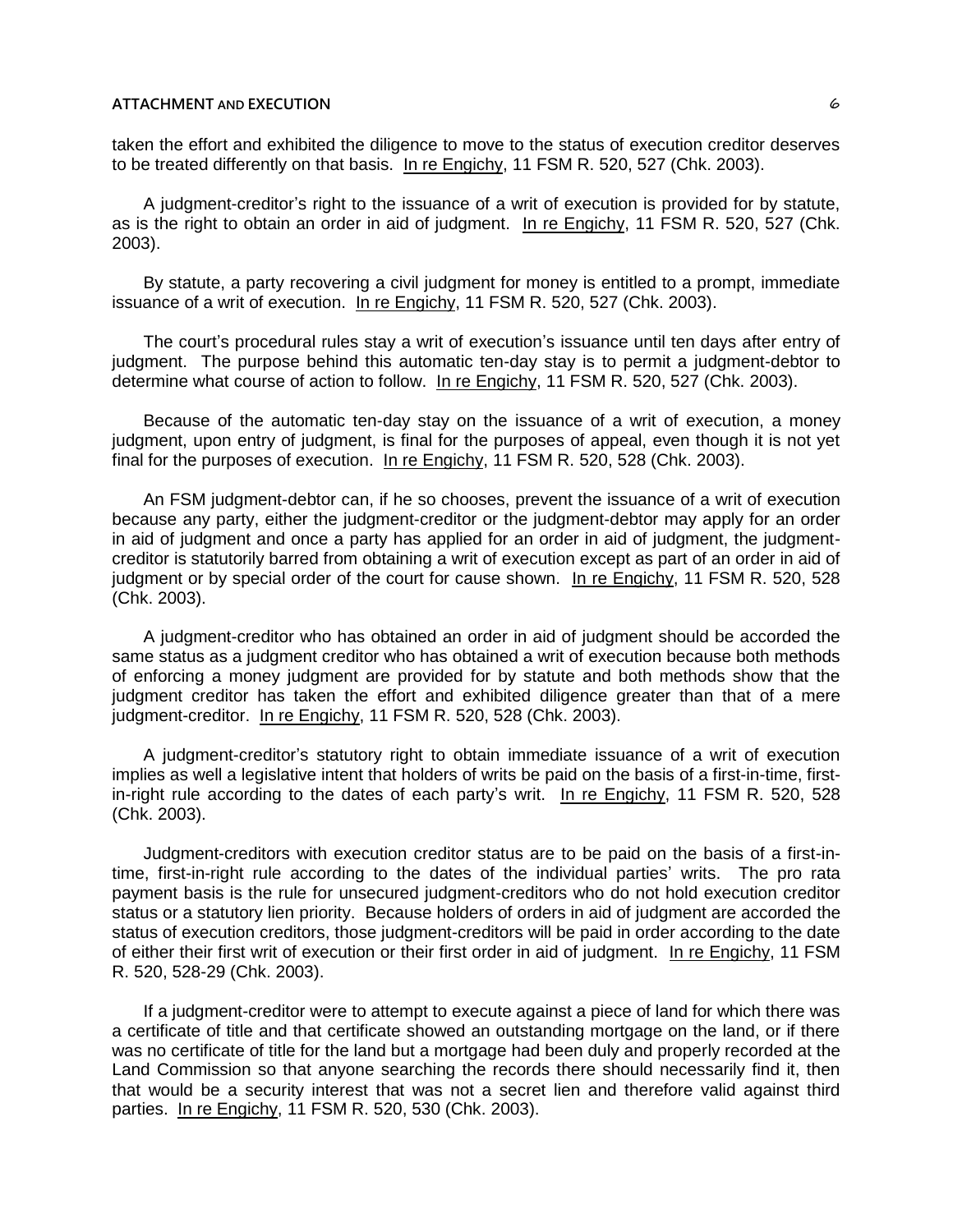Any judgment-creditor with a writ of execution may elect not to use it, and try some other method to satisfy its judgment. In re Engichy, 11 FSM R. 520, 532 (Chk. 2003).

An execution sale does not require judicial confirmation or allow claims of other creditors. In re Engichy, 11 FSM R. 520, 532 (Chk. 2003).

An execution creditor who has levied on its writ may, with the debtors' consent, postpone the execution sale. In re Engichy, 11 FSM R. 520, 532 (Chk. 2003).

Courts have the power to issue all writs for equitable and legal relief, except the power of attachment, execution and garnishment of public property. This statutory prohibition has been held to prohibit the issuance of an order in aid of judgment against Chuuk. Ben v. Chuuk, 11 FSM R. 649, 651 (Chk. S. Ct. Tr. 2003).

The statutory prohibition on issuing writs against public property is jurisdictional. Since the statute deprives a court of jurisdiction to issue any such writ, the parties may not by agreement confer jurisdiction upon a court when a statute affirmatively deprives the court of jurisdiction. Ben v. Chuuk, 11 FSM R. 649, 651 (Chk. S. Ct. Tr. 2003).

Any party recovering a civil judgment for money is entitled to a prompt, immediate issuance of a writ of execution anytime after ten days after the entry of judgment, and a writ of execution, if levied upon, requires immediate payment of the judgment in full. In re Engichy, 12 FSM R. 58, 66 (Chk. 2003).

An order in aid of judgment, unlike a writ of execution, may only be obtained after application and notice to the other party and a hearing instead of the prompt issuance possible for a writ of execution. In re Engichy, 12 FSM R. 58, 66 (Chk. 2003).

A judgment-creditor (or its attorney) must evaluate which method (writ of execution or order in aid of judgment) is most likely to best satisfy its judgment unless the judgment-debtor has already foreclosed that choice by applying for an order in aid of judgment. In re Engichy, 12 FSM R. 58, 66-67 (Chk. 2003).

Process to enforce a judgment for the payment of money will be a writ of execution, unless the court directs otherwise. The procedure on execution will be in accordance with the practice and procedure of the state in which the court is held, existing at the time the remedy is sought, except that any FSM statute governs to the extent that it is applicable. Barrett v. Chuuk, 12 FSM R. 558, 560 (Chk. 2004).

Rule 69, which governs procedure on execution, is meant to benefit a judgment creditor, not a judgment debtor. It was intended to establish an effective and efficient means of securing the execution of judgments. As part of the process, it provides for the securing of information relating to the judgment-debtor's assets. Adams v. Island Homes Constr., Inc., 12 FSM R. 644, 646 (Pon. 2004).

Judgment creditors have a statutory right to obtain the immediate issuance of a writ of execution unless a motion for an order in aid of judgment is pending. This statutory right is automatically stayed for ten days by court rule, and may be stayed by the court pending an appeal. People of Rull ex rel. Ruepong v. M/V Kyowa Violet, 14 FSM R. 501, 503 (Yap 2006).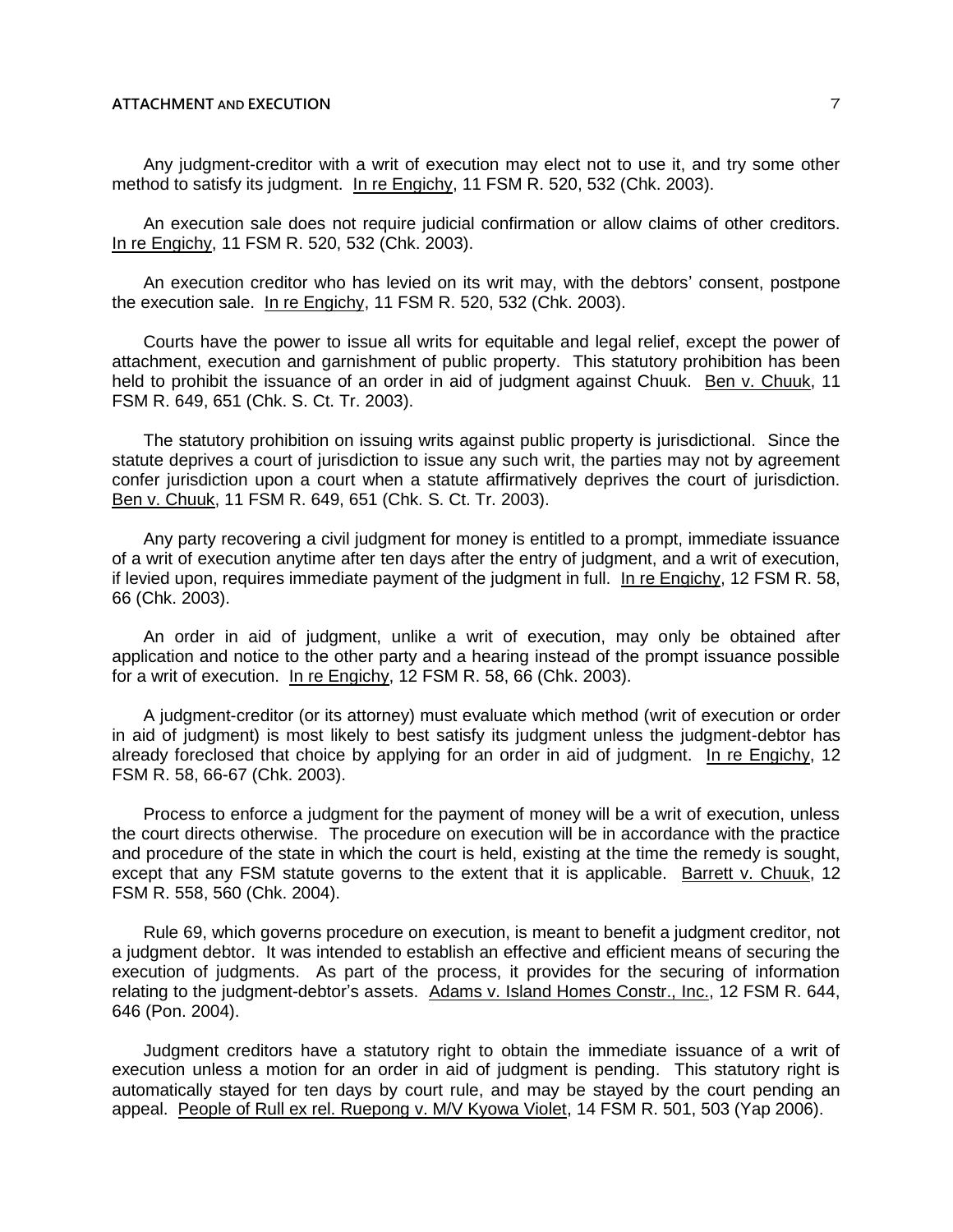A supersedeas bond provides absolute security to the party who is affected by the appeal. It also protects the judgment debtor from levy while the appeal takes its course. People of Rull ex rel. Ruepong v. M/V Kyowa Violet, 14 FSM R. 501, 503-04 (Yap 2006).

Generally, state property cannot be attached, executed upon, or garnished. Barrett v. Chuuk, 14 FSM R. 509, 511 (Chk. 2006).

The trial court will not extend the right to a writ of garnishment against the state beyond that affirmed by the appellate division in Chuuk v. Davis and will therefore deny a judgmentcreditor's request to seize local revenues by the only means logical, a writ of garnishment directed to the FSM national government, when his damages are strictly economic in nature. The suggested alternative, a more drastic step of an order seizing and auctioning the state legislative officers' new vehicles will also be denied. Barrett v. Chuuk, 14 FSM R. 509, 511 (Chk. 2006).

Section 4 of the Chuuk Judiciary Act of 1990 denies courts the power of attachment, execution and garnishment of public property. Thus, a court may issue an order in aid of judgment addressed to a governmental body, but is barred from issuing any order in aid of judgment that acts as an attachment, execution and garnishment of public property. Albert v. O=Sonis, 15 FSM R. 226, 232 (Chk. S. Ct. App. 2007).

The process to enforce a judgment for the payment of money may be a writ of execution or an order in aid of judgment. Salik v. U Corp., 15 FSM R. 534, 537 (Pon. 2008).

Judgments can be enforced in any manner known to American common law or common in American courts. Salik v. U Corp., 15 FSM R. 534, 538 (Pon. 2008).

A trial court's decision to enter or not enter a writ of execution or garnishment is discretionary. Barrett v. Chuuk, 16 FSM R. 229, 232 (App. 2009).

Although a compelling state interest exists in protecting the state from garnishment and execution of its funds as governments cannot effectively administrate essential public services with litigants constantly raiding their coffers, but since Congress has created a statutorily-based action for civil rights violations as these violations are particularly egregious in that they infringe upon what we commonly recognize as unalienable human rights, what must be struck is an adequate balance between protecting a government's ability to maintain sufficient funds to operate and the ability to hold the government accountable for violating its citizens' most basic rights. Barrett v. Chuuk, 16 FSM R. 229, 234 (App. 2009).

Process to enforce a judgment for the payment of money may be a writ of execution or an order in aid of judgment. Barrett v. Chuuk, 16 FSM R. 229, 234 (App. 2009).

None of the FSM Code statutory exemptions to garnishment and execution provide an exception to execution or garnishment when the debtor is a state government. Barrett v. Chuuk, 16 FSM R. 229, 234 (App. 2009).

Requests for writs of execution or garnishment demand consideration of many factors, including the nature of the judgment, whether or not the debtor has acted in good or bad faith in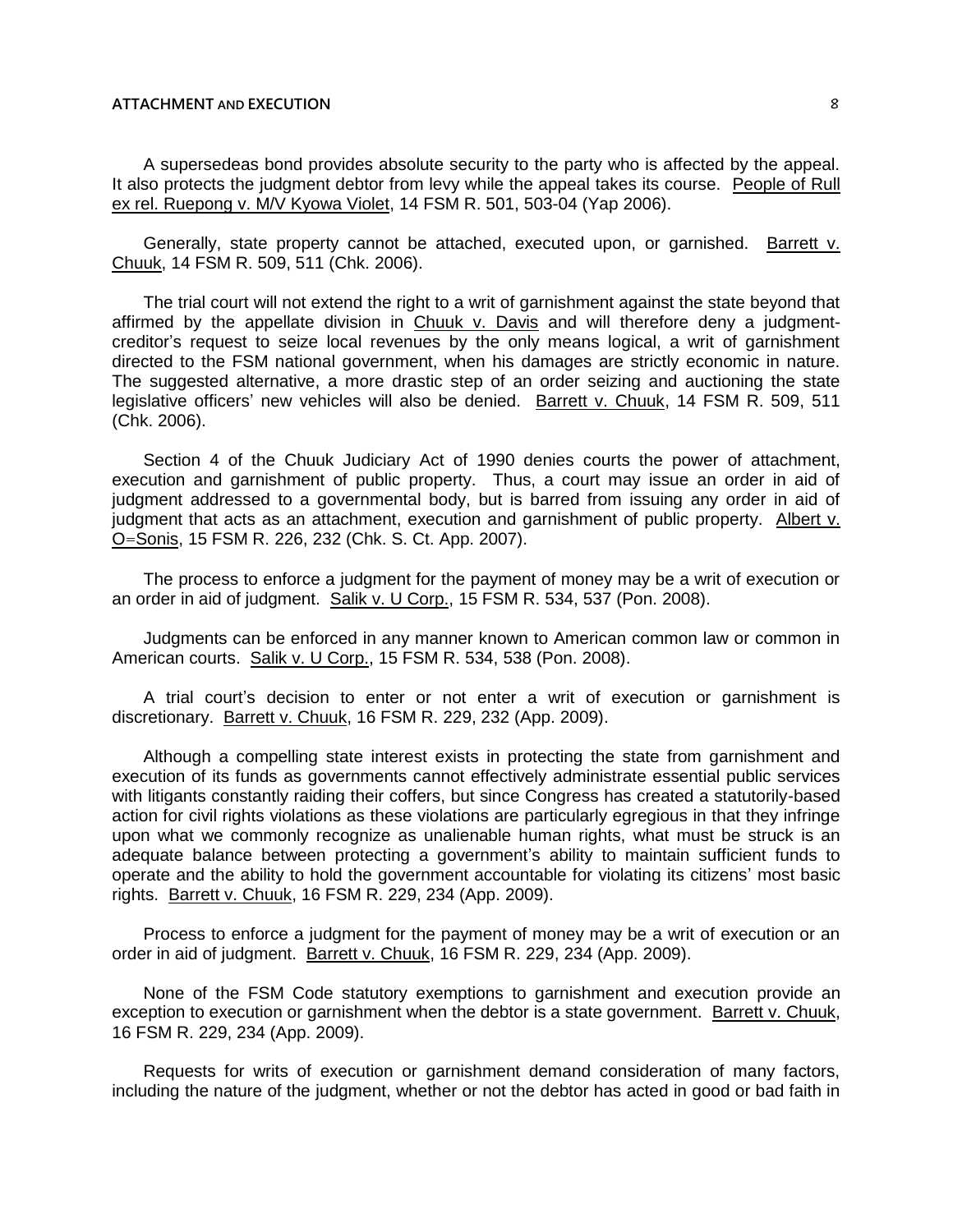its attempts to satisfy the judgment, the length of time the judgment has gone unsatisfied, etc. These factors are best weighed by the trial court. Barrett v. Chuuk, 16 FSM R. 229, 235 (App. 2009).

Under the FSM national law regarding enforcement of judgments, the exemption for necessities for trade or occupation is defined as tools, implements, utensils, two work animals, and equipment necessary to enable the person to carry on his usual occupation. By a plain reading of the statute's language, a rental house, and by extension, the land on which it stands, is not such a necessity. FSM Dev. Bank v. Jonah, 17 FSM R. 318, 323 (Kos. 2011).

A writ of execution levied on an account in the Bank of Guam, Pohnpei branch, was directed toward funds held in a local bank, authorized to conduct banking transactions under FSM law, and did not assign, garnish, attach, execute, or levy on U.S. Social Security or military retirement benefits, but executed on funds on deposit in the FSM. Bank of Hawaii v. Dison, 18 FSM R. 161, 164 (Pon. 2012).

Under a writ of execution's terms and the applicable law, a return is required. The funds executed upon must be accounted for and credited toward the judgment. Saimon v. Wainit, 18 FSM R. 211, 213 (Chk. 2012).

When a judgment-creditor has requested a writ and no motion for an order in aid of judgment is pending, he is entitled to a writ of execution against the judgment-debtor's nonexempt personal property. Personal property is property other than land or interests in land. Saimon v. Wainit, 18 FSM R. 211, 214 (Chk. 2012).

Interests in land are not subject to a writ of execution, but any interest in land owned solely by a judgment debtor, in his own right, may be ordered sold or transferred under an order in aid of judgment if the court making the order deems that justice so requires and finds as a fact that after the sale or transfer, the debtor will have sufficient land remaining to support himself and those persons directly dependent on him according to recognized local custom and FSM law. Saimon v. Wainit, 18 FSM R. 211, 214 (Chk. 2012).

Since homes and lands are not personal property, a writ of execution cannot be used to force their sale or rental to satisfy a judgment. A judgment-creditor must proceed through an order in aid of judgment to reach such assets. An evidentiary hearing under 6 F.S.M.C. 1410(1) is a necessary step of that process. Saimon v. Wainit, 18 FSM R. 211, 214 (Chk. 2012).

Execution may be had against a judgment debtor's non-exempt personal property, but not against his interests in land. Saimon v. Wainit, 18 FSM R. 211, 215 (Chk. 2012).

Since property may not be taken by the government, even in aid of a judgment, without due process of law, due process of law in executing the writ may be assured by directing the executing officer to strictly comply with the statutory provisions for levying a writ of execution. Saimon v. Wainit, 18 FSM R. 211, 215 (Chk. 2012).

The court cannot issue a writ of execution to seize a non-party's assets. Saimon v. Wainit, 18 FSM R. 211, 215 (Chk. 2012).

If a judgment creditor seeks to attach and sell any land personally owned by a judgment debtor in his own right, the judgment creditor must seek an order in aid of judgment and at the 6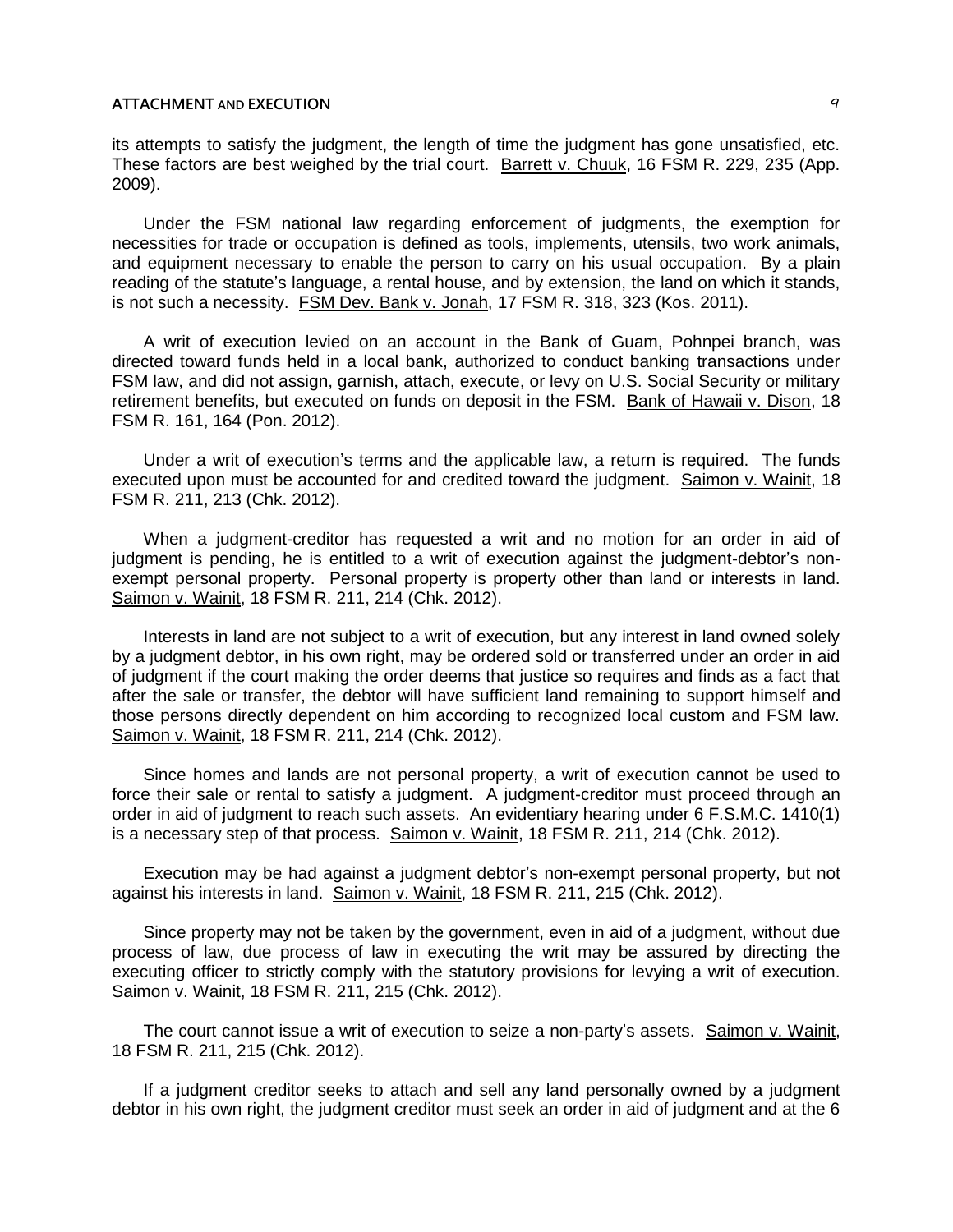F.S.M.C. 1410(1) order in aid of judgment hearing must produce sufficient evidence that the court can deem that justice so requires and can find as a fact that after the sale, the judgment debtor will have sufficient land remaining to support himself and any those persons directly dependent on him. Saimon v. Wainit, 18 FSM R. 211, 215 (Chk. 2012).

The Chuuk State Judiciary Act gives each Chuuk court the power to issue all writs for equitable an legal relief; except the power of attachment, execution and garnishment of public property. Kama v. Chuuk, 18 FSM R. 326, 334 (Chk. S. Ct. Tr. 2012).

By rule, a judgment is automatically stayed for only ten days. Once that ten days has passed, the judgment holder is free to execute on or to enforce the judgment unless a supersedeas bond has been posted and approved by the court or a stay sought and granted. FSM Dev. Bank v. Ehsa, 19 FSM R. 128, 130 (Pon. 2013).

In the absence of a stay obtained in accordance with Rule 62(d), the pendency of an appeal does not prevent the judgment creditor from acting to enforce the judgment. FSM Dev. Bank v. Ehsa, 19 FSM R. 128, 130 (Pon. 2013).

An appeal from a final judgment does not affect the judgment holder's right to execute upon the judgment. FSM Dev. Bank v. Ehsa, 19 FSM R. 128, 130 (Pon. 2013).

An appeal from a final judgment does not affect the judgment holder's right to enforce the judgment unless a supersedeas bond is posted or a stay of enforcement is ordered by the court. FSM Dev. Bank v. Ehsa, 19 FSM R. 128, 130 (Pon. 2013).

Generally, the filing of a notice of a appeal divests the trial court of jurisdiction over the appealed case. Notwithstanding the general effect of the filing of a notice of appeal, the trial court retains jurisdiction to determine matters collateral or incidental to the judgment, and may act in aid of the appeal. For example, because the mere filing of a notice of appeal does not affect the validity of a judgment, the trial court retains jurisdiction to enforce the judgment. FSM Dev. Bank v. Ehsa, 19 FSM R. 128, 130 (Pon. 2013).

Since the trial court retains jurisdiction to enforce a judgment even though it has been appealed, a judgment holder may, in the absence of a stay, seek to enforce its judgment, and a hearing to enforce or modify existing orders in aid of the existing judgment will proceed as scheduled because Congress has, by statute, has authorized judgment holders to use these methods to enforce valid money judgments. FSM Dev. Bank v. Ehsa, 19 FSM R. 128, 130 (Pon. 2013).

The purpose of an order-in-aid-of-judgment hearing is for the trial court to examine the question of the judgment debtor's ability to pay and determine the fastest way in which the judgment debtor can reasonably satisfy the judgment. A writ of execution (or garnishment or attachment) can issue as part of an order in aid of judgment. George v. Sigrah, 19 FSM R. 210, 220 (App. 2013).

The execution statute, 6 F.S.M.C. 1407, requires issuance of a writ of execution upon request, subject to the Rule 62(a) limitation that no execution shall issue upon a judgment until the expiration of 10 days after the entry of that judgment. FSM Social Sec. Admin. v. Reyes, 20 FSM R. 276, 277 (Pon. 2015).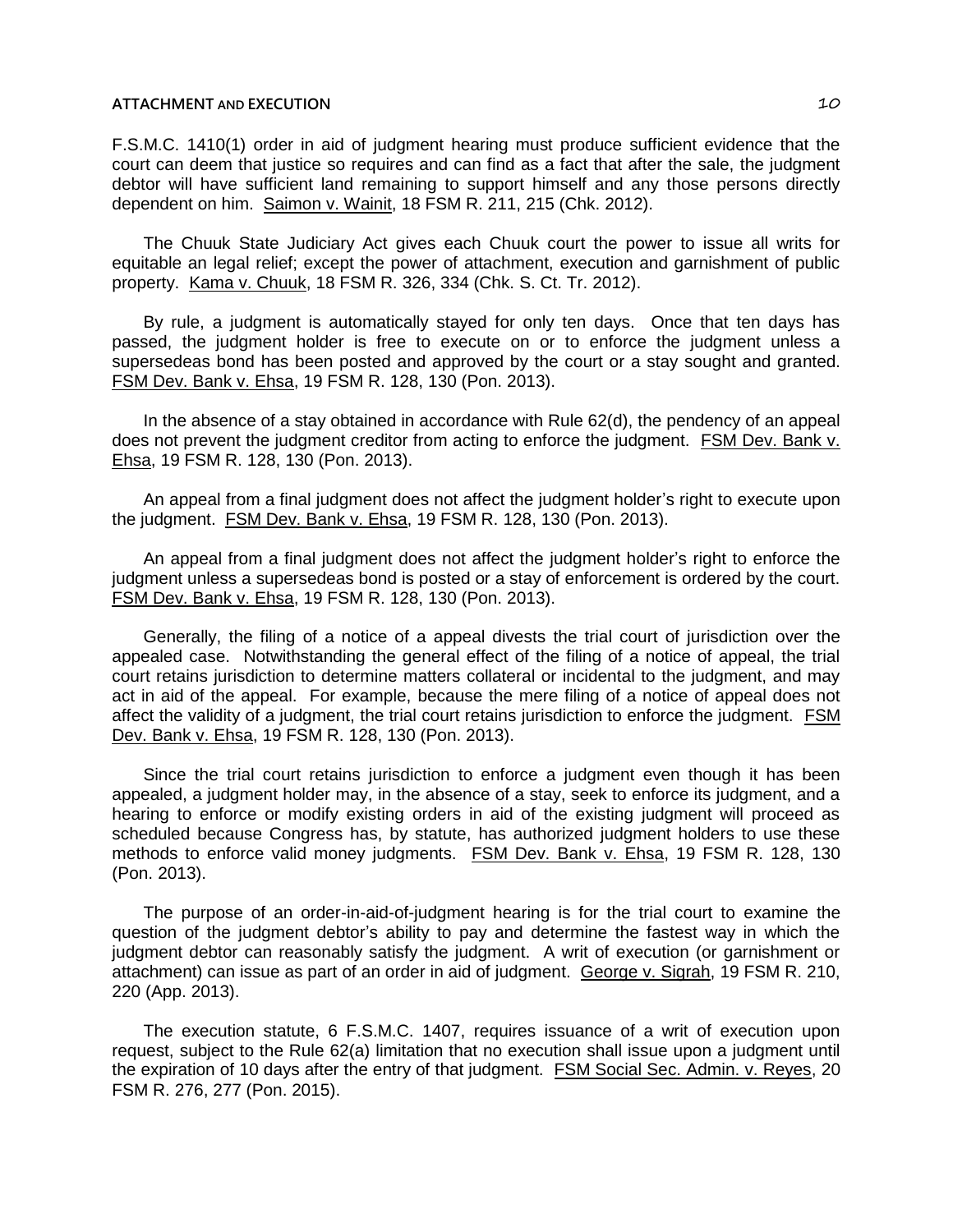When the issuance of a writ of execution was not only based on statutory law, but the court had also afforded the judgment debtor and her counsel ample time to confer and respond to the motion for a writ of execution, the issuance of the writ was appropriate. FSM Social Sec. Admin. v. Reyes, 20 FSM R. 276, 278 (Pon. 2015).

A writ of execution applies to all the judgment debtor's business assets and personal property under 53 F.S.M.C. 607. FSM Social Sec. Admin. v. Reyes, 20 FSM R. 276, 278 (Pon. 2015).

In the absence of a stay obtained in accordance with Rule 62(d), the pendency of an appeal does not prevent the judgment-creditor from acting to enforce the judgment. FSM Dev. Bank v. Setik, 20 FSM R. 315, 318 (Pon. 2016).

Notwithstanding a notice of appeal's general effect, the trial court retains jurisdiction to determine matters collateral or incidental to the judgment and may act in aid of the appeal. Because the mere filing of a notice of appeal does not affect the judgment's validity, the trial court retains jurisdiction to enforce the judgment. FSM Dev. Bank v. Setik, 20 FSM R. 315, 318 (Pon. 2016).

Chuuk State Law No. 190-08, ' 4 does not bar the issuance of an order in aid of judgment addressed to the state, but does bar the issuance of any order in aid of judgment that acts as an attachment, execution, or garnishment of public property. The general rule is that statutes (and case law) barring the issuance of such writs against public property are a constitutionally valid expression of the separation of powers doctrine recognizing the legislative branch's power to appropriate funds and the judicial branch=s lack of power to appropriate funds. Kama v. Chuuk, 20 FSM R. 522, 531 (Chk. S. Ct. App. 2016).

When Chuuk not only has not expressly waived its sovereign immunity to writs of attachment, execution, and garnishment, but has also gone further and affirmatively enacted legislation emphatically notifying the public and potential litigants that it has not waived its immunity to those writs, that statute is a valid expression of the separation of powers doctrine enshrined in the Chuuk Constitution. Kama v. Chuuk, 20 FSM R. 522, 532 (Chk. S. Ct. App. 2016).

Under Rule 69, the judgment creditor, in aid of the judgment or execution, may obtain discovery from any person, including the judgment debtor. Rule 69 was intended to establish an effective and efficient means of securing the execution of judgments. As part of the process, it provides for securing information relating to the judgment-debtor's assets. FSM Dev. Bank v. Carl, 20 FSM R. 592, 594-95 (Pon. 2016).

When the issue of a bank releasing funds under 54 F.S.M.C. 153 is a matter of first impression, the court may look to case law of other jurisdictions, particularly the United States, for comparison and guidance. Fuji Enterprises v. Jacob, 21 FSM R. 355, 361 (App. 2017).

Under 54 F.S.M.C. 153, a delinquent taxpayer will have a lien placed on his property, and the lien will be collected in the similar manner as an execution, meaning it may be seized and sold to satisfy the taxes owed. Fuji Enterprises v. Jacob, 21 FSM R. 355, 361 (App. 2017).

Execution is the judicial enforcement of a money judgment, usually by seizing and selling the judgment debtor's property. Fuji Enterprises v. Jacob, 21 FSM R. 355, 361 n.6 (App. 2017).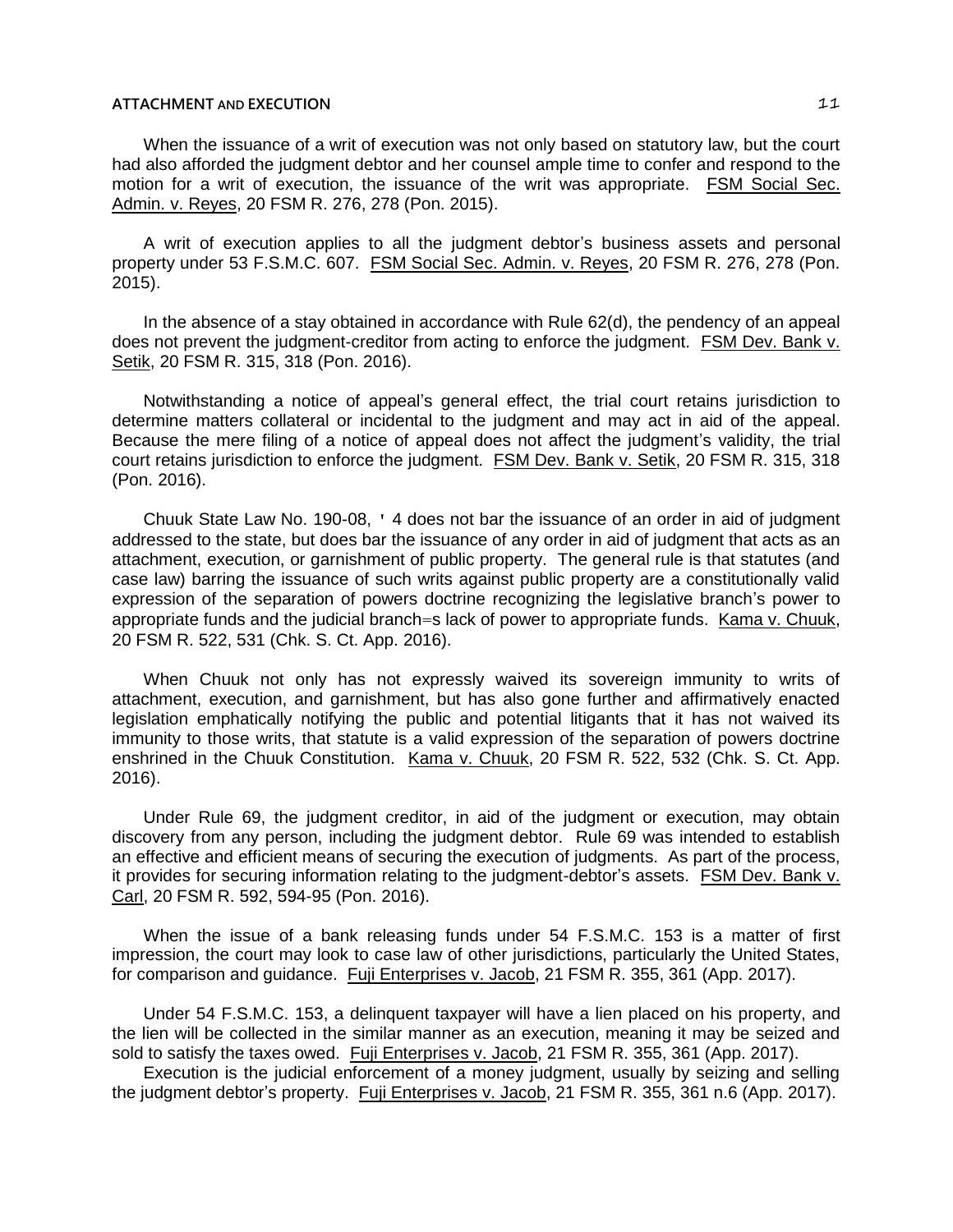The statutory scheme of 54 F.S.M.C. 153, in using the language "in the same manner as a levy of an execution," does not mean that a court-issued writ of execution is required before a levy. Fuji Enterprises v. Jacob, 21 FSM R. 355, 361 (App. 2017).

Attachment and execution are products of litigation. Estate of Gallen v. Governor, 21 FSM R. 457, 461 (Pon. 2018).

An action on a judgment is a new and independent action, and not merely a means of enforcing a judgment, as is a writ of execution. FSM Dev. Bank v. Carl, 22 FSM R. 365, 372 (Pon. 2019).

A judgment for the plaintiff awarding him a sum of money creates a debt in that amount in his favor. The plaintiff may maintain proceedings by way of execution for enforcement of the judgment, the plaintiff may also be able to maintain an action upon the judgment. Ordinarily no useful purpose is served by bringing an action in the same state upon the judgment instead of executing upon it, but if the statute of limitations period has almost run, the plaintiff can bring an action upon the judgment and obtain a new judgment upon which the limitations period will run again. FSM Dev. Bank v. Carl, 22 FSM R. 365, 375 (Pon. 2019).

## ─ Garnishment

Although there is no provision for garnishment in Pohnpei state law nor any national statute explicitly providing for garnishment, garnishment of wages is an acceptable means for enforcing an unpaid judgment, pursuant to the FSM Supreme Court's statutory "general powers," its power to enforce judgments in any manner common in courts in the United States, and its power to issue writs of attachment. Bank of Guam v. Elwise, 4 FSM R. 150, 152 (Pon. 1989).

Although technically attachment and garnishment are distinct processes, attachment applying to assets in the defendant's possession and garnishment involving assets in the possession of a third party, the statutory language regarding attachment would seem to apply to both cases. Bank of Guam v. Elwise, 4 FSM R. 150, 152 (Pon. 1989).

The requirements and procedures for issuing a writ of garnishment should be the same as those applied to attachment proceedings. Bank of Guam v. Elwise, 4 FSM R. 150, 152 (Pon. 1989).

The FSM Supreme Court's power to issue writs of garnishment is clearly discretionary. Bank of Guam v. Elwise, 4 FSM R. 150, 152 (Pon. 1989).

Where garnishment is warranted, then anything beyond what is reasonably necessary for the defendant to support himself and his dependents can be garnished. Bank of Guam v. Elwise, 4 FSM R. 150, 153 (Pon. 1989).

Absent specific legislative authority the Chuuk State Judiciary Act properly bars the state court from attaching, executing, or garnishment of public property. Billimon v. Chuuk, 5 FSM R. 130, 136 (Chk. S. Ct. Tr. 1991).

FSM Civil Rule 70 provides for five different remedies, one of which is a writ of attachment.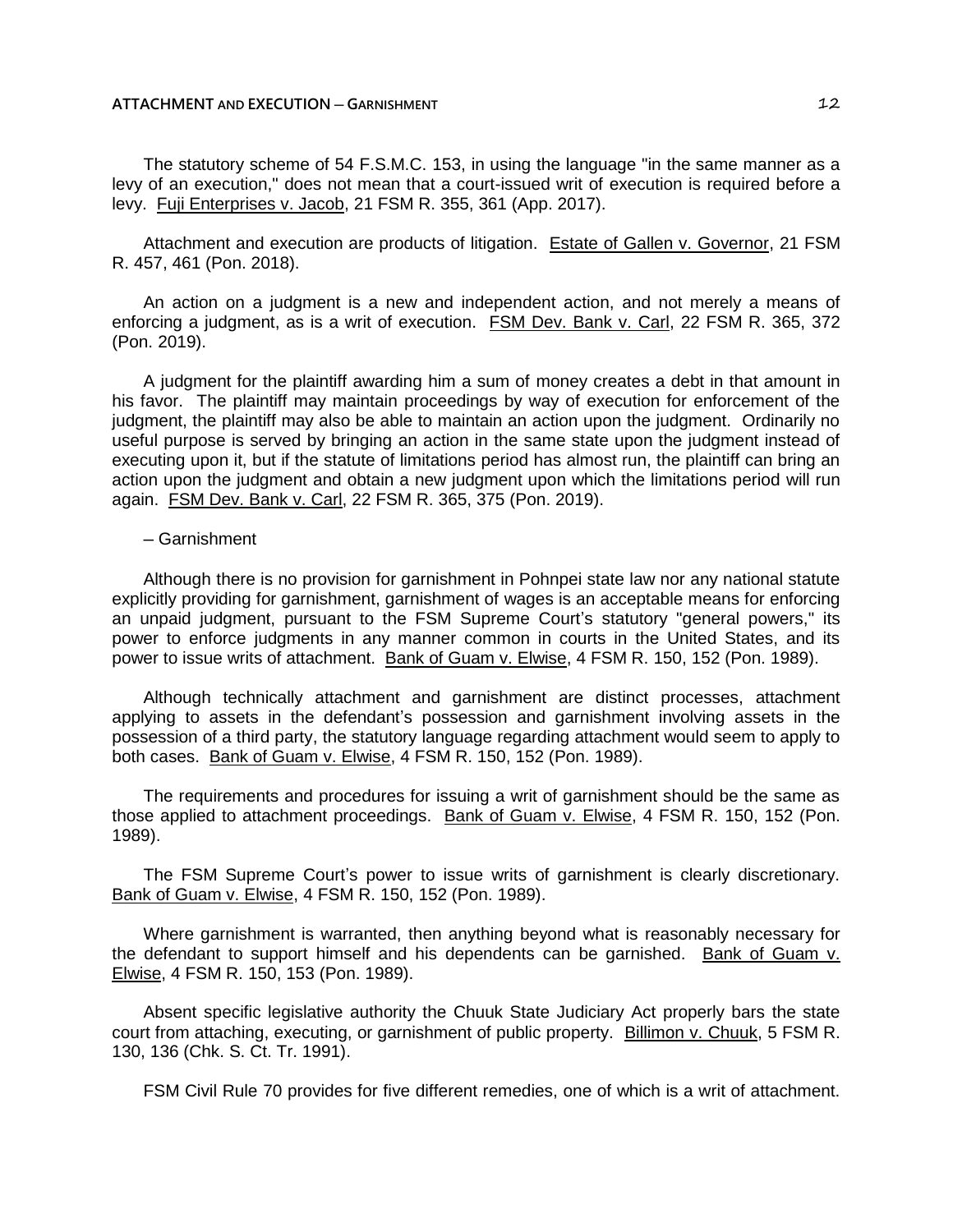Garnishment exists in the FSM through judicial interpretation of the FSM attachment statute, 6 F.S.M.C. 1405(2), and because attachment is an available remedy under Rule 70, it follows that garnishment is also. Louis v. Kutta, 8 FSM R. 312, 314 n.1 (Chk. 1998).

Garnishment exists as a remedy available in the FSM to a judgment creditor. Louis v. Kutta, 8 FSM R. 312, 319 (Chk. 1998).

Creation of a doctrine of sovereign immunity of the FSM from garnishment should be left to the specific, unambiguous, and explicit action of Congress. The court will not create such a doctrine by judicial action. Louis v. Kutta, 8 FSM R. 312, 321 (Chk. 1998).

Hypothetical administrative difficulties do not justify holding that garnishment does not apply to the national government. Louis v. Kutta, 8 FSM R. 312, 321 (Chk. 1998).

FSM Civil Rule 69 expressly authorizes the court to issue process other than a writ of execution in the course of enforcing a judgment. Louis v. Kutta, 8 FSM R. 312, 322 (Chk. 1998).

The provision that money judgments against the FSM shall be paid from funds appropriated by Congress is not implicated when the FSM is a mere garnishee because garnishment is directed toward the property of the judgment debtor held by the FSM, not toward property of the FSM itself. Louis v. Kutta, 8 FSM R. 312, 322 (Chk. 1998).

It is unlikely that in paying the judgment an appellant would waive its appeal, so long as payment was made under protest. In holding that the right to appeal was not precluded by payment, the courts have sometimes noted that payment had been made under protest; conversely, in holding that the right to appeal was barred by payment, the courts have sometimes noted that payment had not been made under protest. Louis v. Kutta, 8 FSM R. 460, 461 (Chk. 1998).

There is no persuasive authority that should a garnishee pay a judgment pursuant to a garnishment order, that the garnishee would waive its rights to appeal. Louis v. Kutta, 8 FSM R. 460, 462 (Chk. 1998).

Chuuk state courts have the power to issue all writs for equitable and legal relief, except the power of attachment, execution and garnishment of public property. Kama v. Chuuk, 9 FSM R. 496, 497 (Chk. S. Ct. Tr. 1999).

The attempt to execute a judgment on the judgment debtor's bank accounts constitutes a garnishment, since it is a debt owed by a third party to the judgment debtor. This remedy is recognized in the FSM, and should go forward as a separate proceeding. The writ of execution will issue upon the court's receipt of a simplified form of writ that conforms with 6 F.S.M.C. 1407. Amayo v. MJ Co., 10 FSM R. 371, 386 (Pon. 2001).

A writ of garnishment is the equivalent of a writ of execution in terms of the end sought, which is satisfaction of the judgment. Amayo v. MJ Co., 10 FSM R. 433, 435 (Pon. 2001).

In the event that judgment creditors wish to execute on any bank accounts or other debts owed to the judgment debtor, they should present the court with a form of writ of garnishment directed to the garnishee debt-holder, which will specify that 1) upon receipt of the writ, the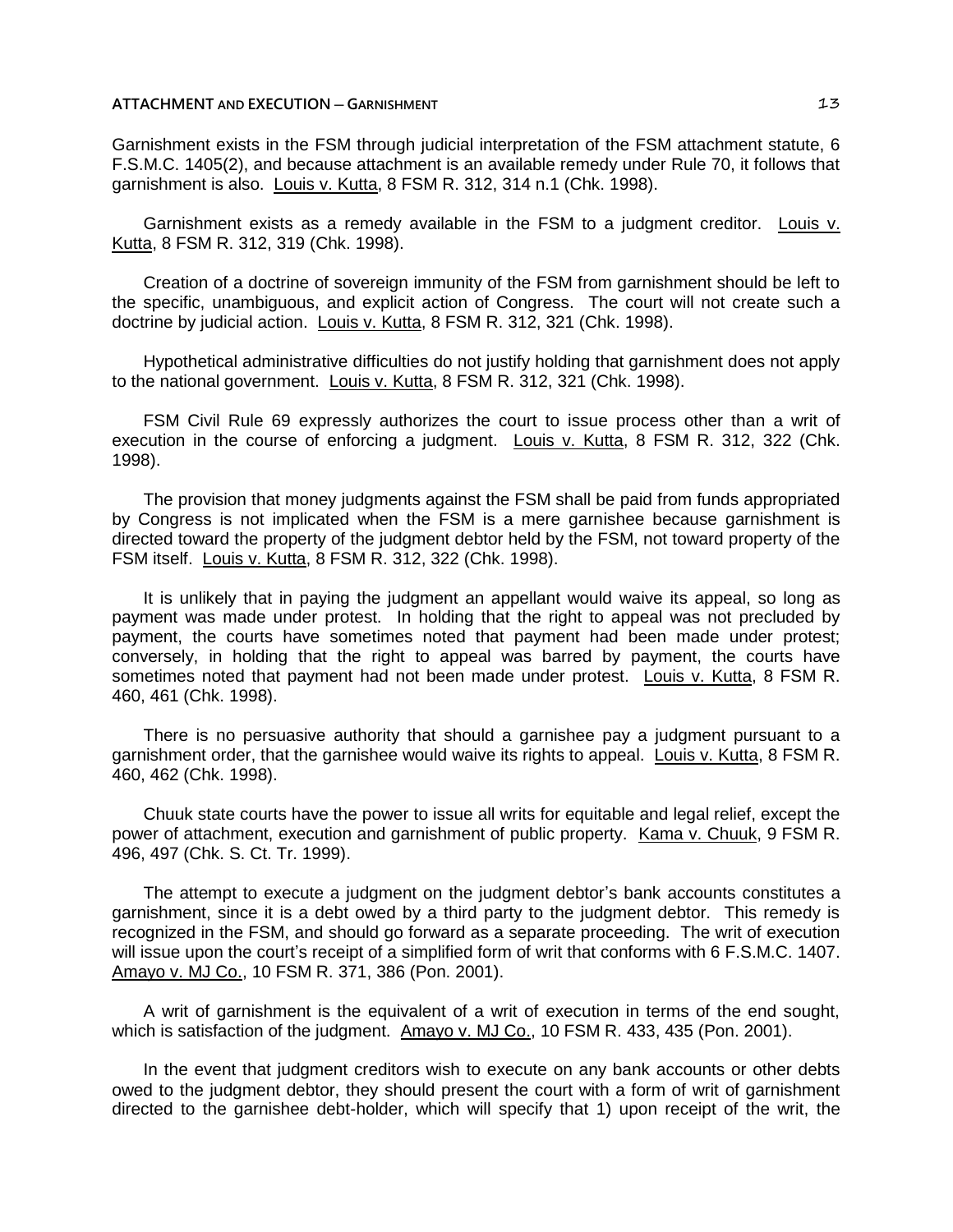garnishee will freeze payment of all accounts, debts, or other money owed to the judgment debtor pending further order of court; and 2) that within three days of the writ's service, the garnishee will file with the court a response showing what debts it owes to the judgment debtor. Upon review of the response, the court will then issue a turnover order if appropriate, after determining any competing claims that the garnishee may have to those accounts. Amayo v. MJ Co., 10 FSM R. 433, 435-36 (Pon. 2001).

Section 4 of the Chuuk Judiciary Act of 1990 denies courts the power of attachment, execution and garnishment of public property. Thus, a court may issue an order in aid of judgment addressed to the state, but is barred from issuing any order in aid of judgment that acts as an attachment, execution and garnishment of public property. Kama v. Chuuk, 10 FSM R. 593, 600 (Chk. S. Ct. App. 2002).

Social Security benefits are not subject to execution, attachment, or garnishment and are not assignable except as provided in the FSM Social Security Act. Rodriguez v. Bank of the FSM, 11 FSM R. 367, 377 (App. 2003).

Both execution and attachment are legal processes carried out by writ. Likewise, garnishment is carried out by writ. Rodriguez v. Bank of the FSM, 11 FSM R. 367, 378 (App. 2003).

By statute, the national government is not subject to writ of garnishment or other judicial process to apply funds or other assets owed by it to a state to satisfy a state's obligation to a third person. Estate of Mori v. Chuuk, 11 FSM R. 535, 540-41 (Chk. 2003).

When the only reasonably effective means by which to obtain payment of a civil rights judgment against the state is through an order of garnishment directed to the national government, the anti-garnishment statute is unconstitutional to the extent that it precludes a garnishment order to pay a judgment that is based in material part on civil rights claims under 11 F.S.M.C. 701. Estate of Mori v. Chuuk, 11 FSM R. 535, 541 (Chk. 2003).

A court finding that 6 F.S.M.C. 707 is unconstitutional to the extent that it prevents satisfaction of a judgment based on a violation of constitutional rights is limited to the facts before the court and applies only to a judgment against the state that is based on civil rights claims under the national civil rights statute, which confers a cause of action for violation of rights guaranteed by the FSM Constitution. Estate of Mori v. Chuuk, 11 FSM R. 535, 541 (Chk. 2003).

A garnishment order against the national government will issue to pay a civil rights judgment against Chuuk when the sum is less by at least an order of magnitude than the sums that Chuuk receives on a drawdown basis from the FSM when Chuuk accordingly has the ability to pay the judgment and when, based on the case's history, a garnishment order is the only means by which payment can reasonably be made. Estate of Mori v. Chuuk, 11 FSM R. 535, 542 (Chk. 2003).

When the drawdown amounts that Chuuk receives from the FSM national government are greater by more than an order of magnitude than the judgment amount remaining and when, looking to the case's more than six and a half year post-judgment history, the anti-garnishment statute deprives the judgment creditor of the only reasonably expeditious means of obtaining satisfaction of her judgment. Thus the fastest manner in which the debtor can reasonably pay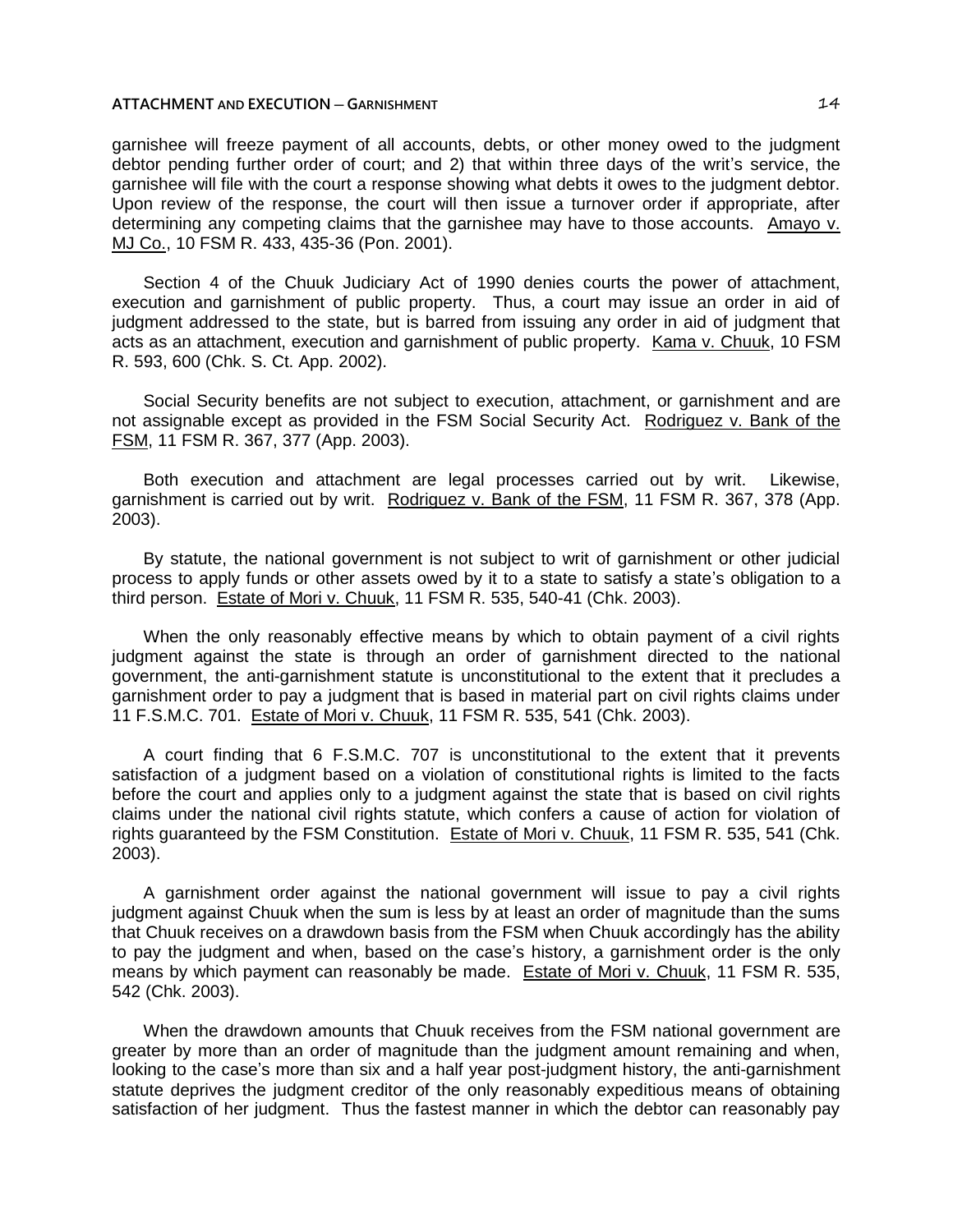the judgment under 6 F.S.M.C. 1409 is by an order of garnishment directed to the national government. Davis v. Kutta, 11 FSM R. 545, 549 (Chk. 2003).

The trial court has jurisdiction to entertain the motions to stay enforcement of the writs of garnishment. Ordinarily the applicant must first seek a stay from the court appealed from; if the court denies the motion, the applicant may then seek a stay from the appellate division. Estate of Mori v. Chuuk, 12 FSM R. 3, 7 (Pon. 2003).

When writs of garnishment that formally designated the FSM as a "garnishee/defendant" were entered before the notices of appeal, the FSM was already a party and its motion to intervene is therefore moot. Estate of Mori v. Chuuk, 12 FSM R. 3, 8 (Chk. 2003).

The finding of unconstitutionality of 6 F.S.M.C. 707 (the anti-garnishment statute) applies only to the facts of cases which involve judgments based on violation of constitutional rights guaranteed under the FSM Constitution's Declaration of Rights, and for which a cause of action is expressly conferred by national civil rights statute. Estate of Mori v. Chuuk, 12 FSM R. 3, 9 (Chk. 2003).

A garnishment order directs the garnishee, which is the person or entity holding money for the benefit of the judgment creditor, to pay sufficient money to the judgment creditor to discharge the judgment. Before this can occur, the garnishee must determine if and how much money it holds for the judgment debtor, and then pay the judgment amount. This will involve administrative steps by the garnishee. Estate of Mori v. Chuuk, 12 FSM R. 3, 10 (Chk. 2003).

In a garnishment matter, a significant administrative burden would be offset by the substantially greater weight of the fundamental human rights guaranteed by the FSM's Constitution's Declaration of Rights. In such a case, a mere administrative burden may not be interposed as an obstacle to the vindication of those rights. Estate of Mori v. Chuuk, 12 FSM R. 3, 10 (Chk. 2003).

A garnishment order will not circumvent any state plan to pay judgments when there has been no plan although legislation had required that one be developed. Estate of Mori v. Chuuk, 12 FSM R. 3, 10 (Chk. 2003).

When writs of garnishment are left in place which require the FSM to pay the judgments and attorney's fees awards, the FSM may pay the judgments under protest and still preserve its grounds for appeal. Estate of Mori v. Chuuk, 12 FSM R. 3, 12 (Chk. 2003).

The court has granted writs of garnishment against funds held by the national government for the benefit of the State of Chuuk only in one instance, and that is where a judgment was entered against the state for violations of 11 F.S.M.C. 701 *et seq.*, the national civil rights statute. Barrett v. Chuuk, 12 FSM R. 558, 560 (Chk. 2004).

The FSM Congress has specifically acted to confer a cause of action for violation of civil rights, 11 F.S.M.C. 701 *et seq.*, and it is for judgments based on such claims that the court has issued writs of garnishment against the state. Barrett v. Chuuk, 12 FSM R. 558, 561 (Chk. 2004).

The remedy of garnishment exists in the FSM, and does so on the basis that 6 F.S.M.C. 1404 provides that judgments may be enforced "in any . . . manner known to American common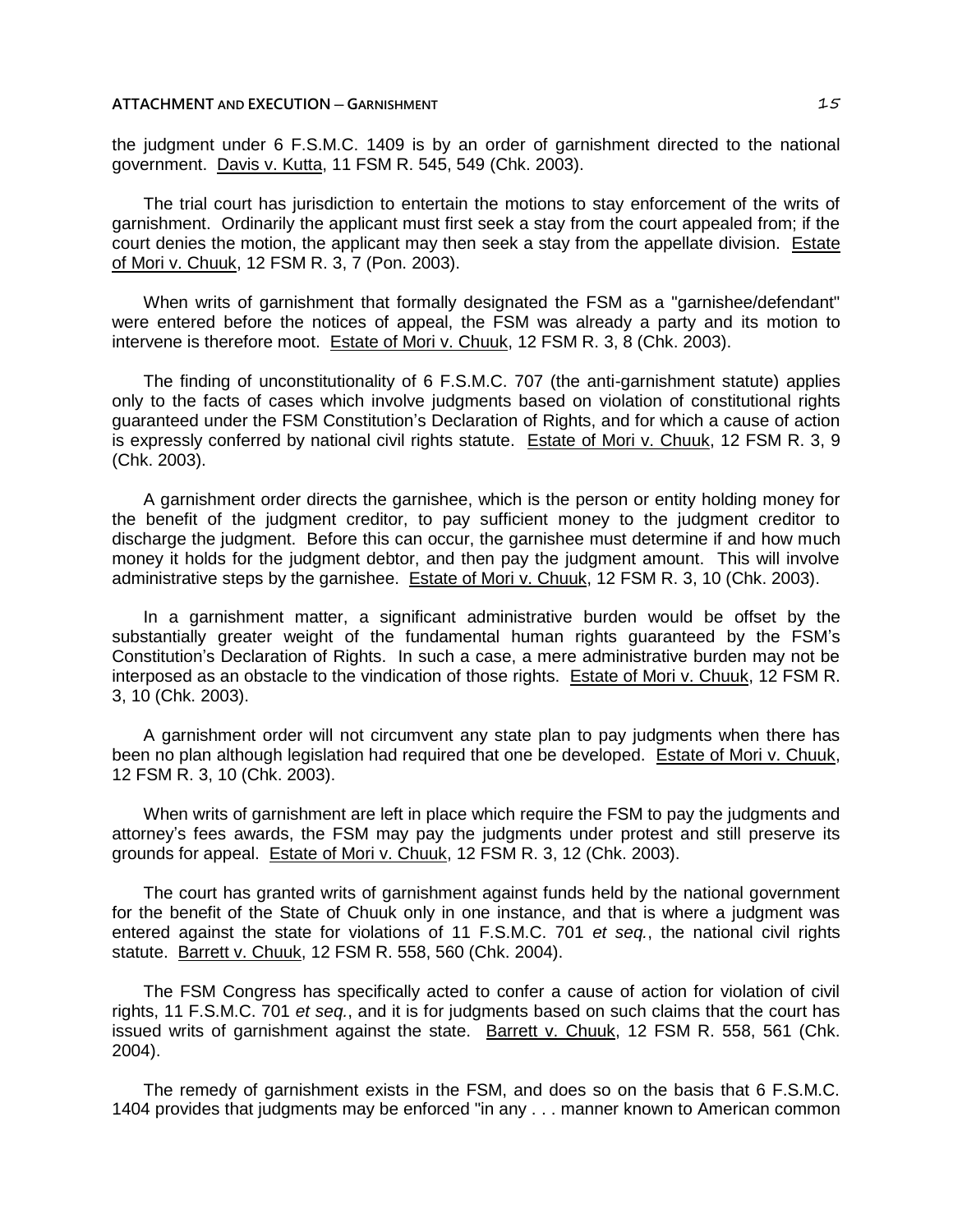law or common in courts in the United States." FSM Social Sec. Admin. v. Lelu Town, 13 FSM R. 60, 61 (Kos. 2004).

At common law, garnishment did not exist as a remedy where the judgment debtor was a municipality because it is generally held that the funds or credits of a municipality or other public body exercising governmental functions, acquired by it in its governmental capacity, may not be reached by its creditors by garnishment served upon the debtor or depository of the municipality. FSM Social Sec. Admin. v. Lelu Town, 13 FSM R. 60, 62 (Kos. 2004).

The FSM Supreme Court has issued writs of garnishment directed toward the assets of a state government where the underlying cause of action is based on a violation of the national civil rights statute. The rationale for those writs was the Supremacy Article of the FSM Constitution, which must control regardless of a state constitutional provision, or national law, to the contrary. It has declined to issue a writ of garnishment where the judgment debtor was a state government and the judgment was based on ordinary breach of contract. FSM Social Sec. Admin. v. Lelu Town, 13 FSM R. 60, 62 (Kos. 2004).

Although preserving the integrity of the FSM social security system is a matter of concern to all FSM citizens, when Social Security has offered no argument why the court should depart from the general rule that municipal entities are immune from garnishment, a motion for issuance of a writ of garnishment directed toward the assets of a municipality will be denied. FSM Social Sec. Admin. v. Lelu Town, 13 FSM R. 60, 62 (Kos. 2004).

When issuing a writ of garnishment becomes necessary to satisfy a civil rights judgment, the judiciary is clearly empowered to do so. The fact that the garnished is a state within this federation (and the garnishee is the national government) does not change the analysis because the FSM Constitution guarantees this nation's citizens certain protections, and Congress has passed laws allowing its citizens to sue for damages where those rights have been violated. It is not for one state to roll back those rights and privileges afforded by the national government, and the court would be derelict in our duty to allow it to do so. The trial court's action case was thus appropriate and within the bounds of its authority. Chuuk v. Davis, 13 FSM R. 178, 186 (App. 2005).

When, only after repeated attempts to satisfy those judgments by less drastic measures, writs of garnishment were issued in a civil rights case after over six and a half years had elapsed since judgment and in another civil rights case, in which a writ of garnishment was issued at the same time, after over two years since judgment, but when in the present case, it has only been about four months since the first payment on the consent judgment was due, and since legislative appropriation can be a time-consuming process, the state must be given a reasonable time and opportunity to complete the process and given further opportunity to meet its obligation in some other manner before the plaintiffs can resort to a writ of garnishment. Tipingeni v. Chuuk, 14 FSM R. 539, 543 (Chk. 2007).

A statute is unconstitutional to the extent that it prohibits garnishment of state funds to satisfy a civil rights judgment, including civil rights judgments involving purely economic damages as well as those involving physical injury damages. Barrett v. Chuuk, 16 FSM R. 229, 234 (App. 2009).

The FSM Supreme Court's power to issue writs of garnishment is clearly discretionary. Stephen v. Chuuk, 17 FSM R. 453, 458 (App. 2011).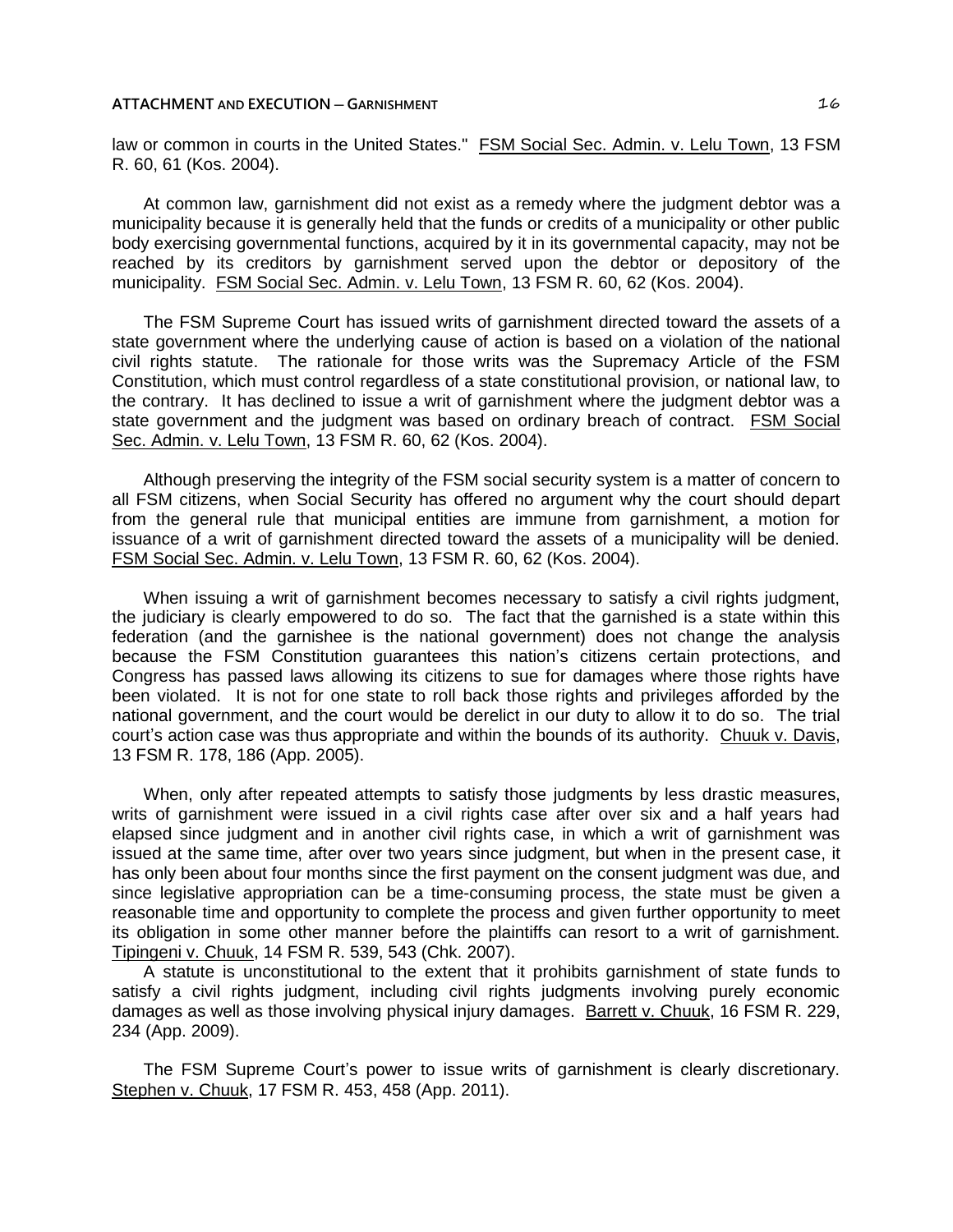Since the trial court can, on application, endeavor to find a workable way in which to eventually pay the judgment as quickly as reasonably possible and issue writs for less than the full judgment amount, the court will issue a writ of garnishment for compensation for the taking of the plaintiff=s retained property during two years, and if no further payments are made on the judgment within the next six months, the plaintiff may then apply for another writ of garnishment. Stephen v. Chuuk, 18 FSM R. 22, 26 (Chk. 2011).

The FSM Supreme Court's power to issue writs of garnishments is based in 6 F.S.M.C. 1404 and supported by case authority. FSM Social Sec. Admin. v. Yamada, 18 FSM R. 88, 89 (Pon. 2011).

A garnishment order directs the garnishee, which is the person or entity holding money for the judgment debtor's benefit, to pay sufficient money to the judgment creditor to discharge the judgment. The garnishee must determine if and how much money it holds for the judgment debtor and then pay the judgment amount. FSM Social Sec. Admin. v. Yamada, 18 FSM R. 88, 89 (Pon. 2011).

The writ of garnishment is to be used completely at the court's discretion and should only garnish funds beyond what the defendant reasonably needs to support herself. Although it is in the best interest of all parties to have the judgment paid as soon as possible, the court must be cautious in issuing writs of garnishment, and it must be precise in directing the garnishee and mindful of how the garnishment will affect the defendant. FSM Social Sec. Admin. v. Yamada, 18 FSM R. 88, 89 (Pon. 2011).

Before garnishing tenants' rental payments to pay the lessor's tax liens, the court should be provided with information concerning the building, including current interests in the building, current leases, and any other facts that the court might require to rule on the garnishment request and any information on the defendant's dependence on the monthly rental income and other income at her disposal so that the court may order with particularity a writ of garnishment. FSM Social Sec. Admin. v. Yamada, 18 FSM R. 88, 89-90 (Pon. 2011).

The FSM Supreme Court has issued writs of garnishment directed toward the assets of a state government when the underlying cause of action is based on a violation of the national civil rights statute, but it has declined to issue a writ of garnishment where the judgment debtor was a state government and the judgment was based on ordinary breach of contract. The rationale for the issued writs was the FSM Constitution's Supremacy Clause, which must control regardless of a state constitutional provision, or national law, to the contrary. Kama v. Chuuk, 18 FSM R. 326, 334 (Chk. S. Ct. Tr. 2012).

In civil rights cases, the FSM Supreme Court has ordered garnishment of civil rights judgments from state funds held by the national government when civil rights judgments have gone unpaid for a long period of time. Alexander v. Pohnpei, 19 FSM R. 133, 135 (Pon. 2013).

The usual first step for an order in aid of judgment against a state when there are no appropriated funds available for that purpose is to order the state executive to submit an appropriation bill, and since legislative appropriation can be a time-consuming process, the state must be given a reasonable time and opportunity to complete the process and be given further opportunity to meet its obligation in some other manner before a plaintiff can resort to a writ of garnishment. Alexander v. Pohnpei, 19 FSM R. 133, 136 (Pon. 2013).